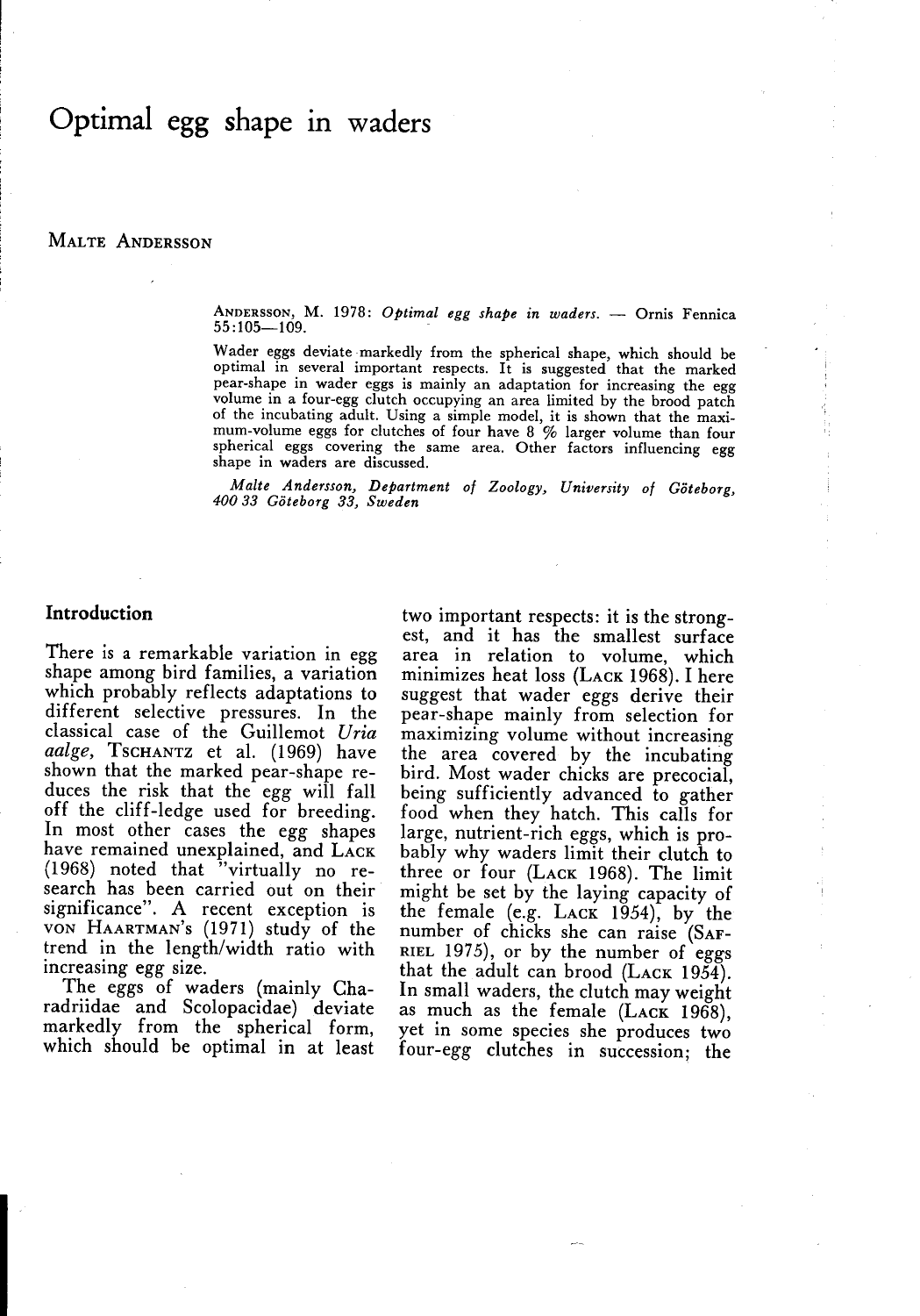male broods the first one, and the female the second (e.g. HILDÉN 1975). In these cases therefore the clutch is not limited to four by the laying capacity of the female, or by the productivity of the habitat. The constraint is probably imposed by the limited brood patch area, which determines the number of eggs of a given size that the adult can incubate, a hypothesis which can easily be tested (ANDERSSON 1976).

## Model

Given a clutch of four eggs occupying a certain maximum area, we will try to find the shape which yields the egg with the maximum volume. One of several admirable solutions would be an egg shaped as a quarter sphere, a clutch of four fitting together like wedges in an orange. However, for the convenience of the female, we will assume that the egg must be rotationally symmetric about the length axis, and without discontinuities like edges or corners, except perhaps for pointed ends.

Assume the brooding bird can efficiently cover an area of maximum width w (Fig. 1) . With four spherical eggs, this limits their radius to  $r =$ w/4, and the volume to  $V_s = 4 \pi r^{3/3}$ . Does any other rotationally symmetric solid of larger volume fit into the same space? Obviously, by elongating the eggs, we can utilize the empty space between them (Fig. 1a). To use a geometrical image, elongating the eggs corresponds to removing a segment from each sphere and replacing it with a cone ( $\lim_{n \to \infty}$  2a). The volume of the cone increases with its height h (see appendix and Fig. 2a), which should therefore be maximized. The height will attain its maximum value



FIGURE 1. (a) A four-egg clutch of maximum-volume eggs, each with diameter 2r and length  $r(1 + \sqrt{3})$ . The maximum-volume eggs, which fit into the same area  $w \cdot w$  as four spherical eggs with radius r, have <sup>8</sup> % larger volume . (b) Vertical section along the diameter d-d' through two of the eggs in Fig. 1a.

when the eggs are tilted, the pointed ends meeting as in Fig. lb. Without increasing the area covered by the incubating bird, the volume can be increased from that of the spherical egg by 8 0/o (see appendix). This gain should be important, since it would permit the chick to hatch at a more advanced stage, and/or provide it with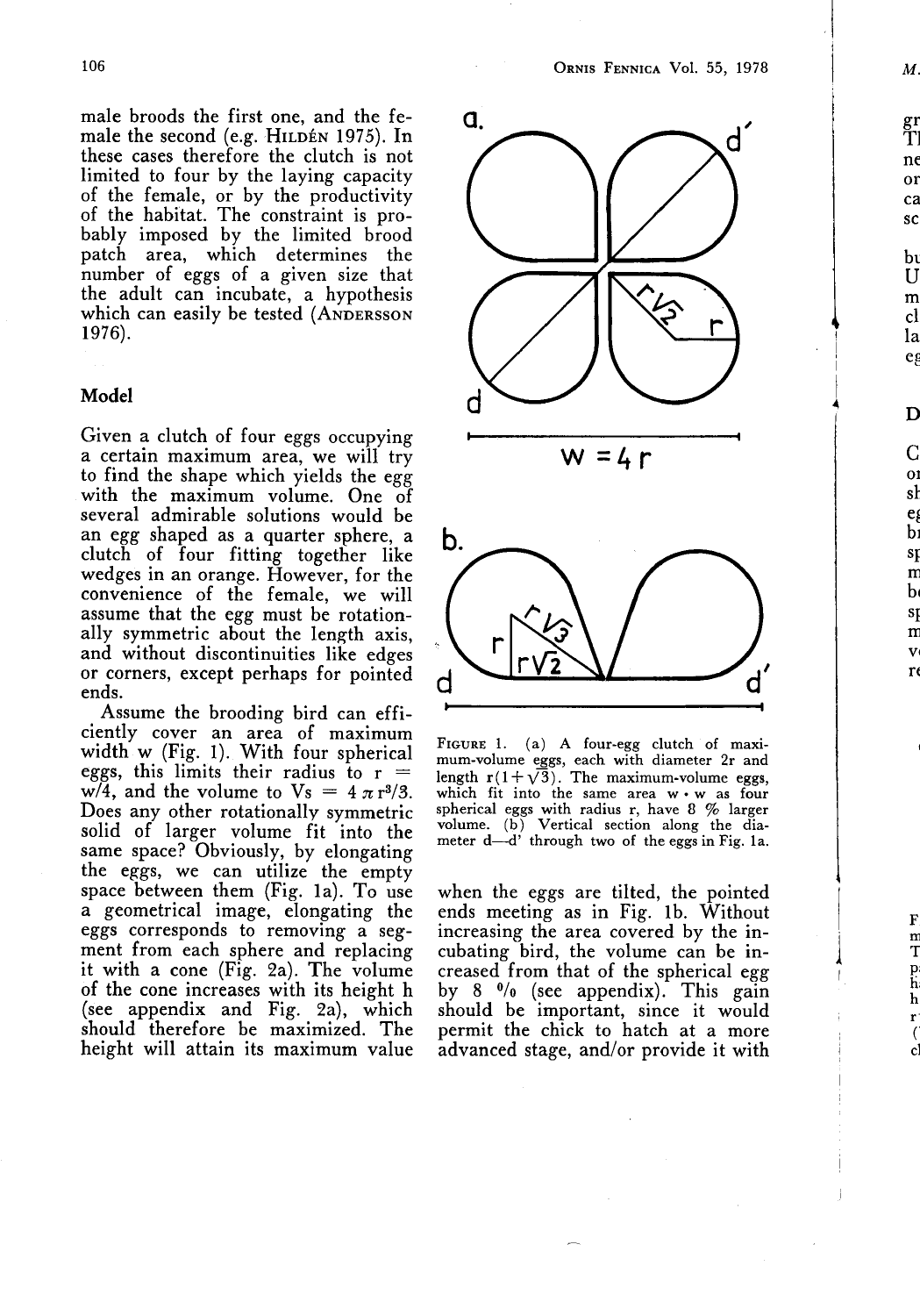greater energy reserves at hatching. The extra volume could supply the newborn chick with nutrition for one or a few days, an important reserve in case of inclement weather and food scarcity at hatching.

Most waders have clutches of four, but some species lay only three eggs.<br>Using the previous approach, the Using the previous maximum-volume egg with three-egg clutches can be shown to be  $5\sqrt{6}$ larger than the corresponding spherical  $egg$  (Fig. 2b).

# Discussion

Compared to other selective pressures on egg shape, volume maximization should be the most important when egg size approaches the limit set by brooding efficiency, as may happen in species with large eggs relative to female body mass. This prediction is born out among waders: it is in such species we find eggs whose shape is most similar to that giving maximum volume, whereas species with smaller relative egg size have more rounded



FIGURE 2. (a) Dimensional relations of the maximum-volume egg for a four-egg clutch . The egg can be viewed as consisting of two parts;  $1)$  a sphere where a segment (dotted) has been replaced by 2) a cone with height h and basal diameter 2b. Because  $a + h$  =  $r\sqrt{3}$ , the length of the egg is  $r(1+\sqrt{3})$ . (b) Maximum-volume egg for a three-egg clutch. The length in this case is  $r(1+\sqrt{7/3})$ .

eggs (see e.g. MAKATSCH 1974). The main difference- between our model egg and real wader eggs is that the latter are less sharply pointed. This deviation is not surprising, because egg shape is certainly also subject to other selective pressures than brooding efficiency. A clutch of four wader eggs may contain twice as much calcium as the female, so that she must ingest large amounts of extra calcium during the laying period (MACLEAN 1974). As the pointed vertex region requires much more shell material per unit volume than the remainder of the egg, this is one possible reason why it is less sharply pointed than in the model egg; two others are increase of shell strength and reduction of heat loss from the vertex region.

There may be several other reasons for the deviations from maximumvolume shape. Wader eggs are not usually situated on a perfectly plane substrate, but rather in a rounded nestcup. The pointed ends of the eggs then tend to lean more vertically than in Fig. lb, which might influence the optimal shape. This arrangement might permit longer eggs, and hence further reduction of the incubation area in relation to egg volume.

In species which normally lay four eggs, clutches of three occur more or less regularly (MAKATSCH 1974). If clutch size partly depends on the (variable) food abundance at laying time (LACK 1968), the maximumvolume shape for clutches of four should not be optimal. The best shape would rather be some compromise between the optimal shapes for clutches of different sizes, weighted by the probability of their occurrence . The most common alternative to four eggs in waders seems to be three. Because the corresponding maximum-volume egg is shorter than that for clutches of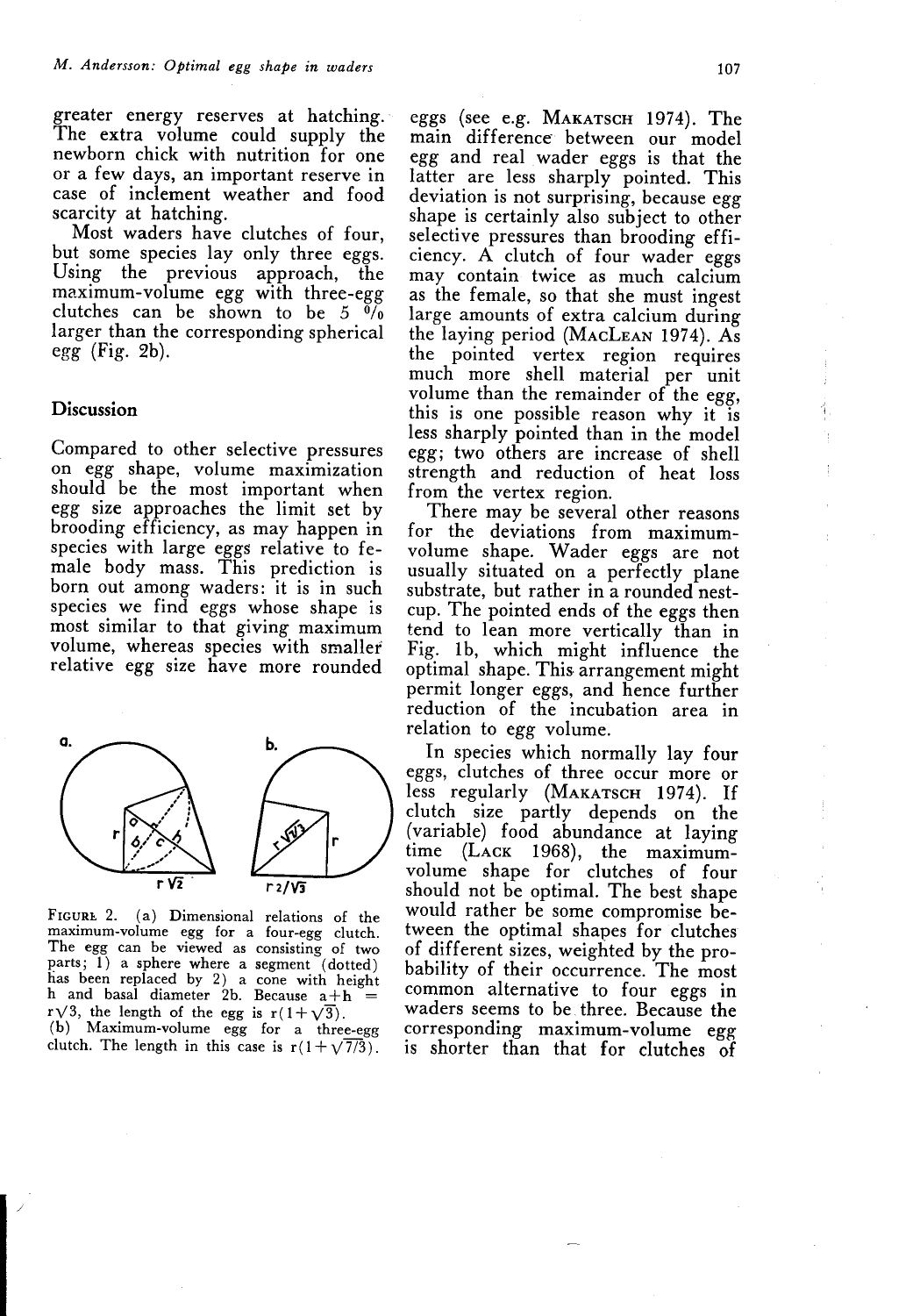four (see appendix), the optimal compromise egg should also be shorter, as most wader eggs seem to be (see MAKATSCH 1974).

Besides, there is considerable interand intra-clutch variation in egg shape (VÄISÄNEN et al. 1972). If in a species some females are hereditarily disposed to lay three eggs, whereas others lay four, the present hypothesis predicts that three-egg layers should have larger and relatively shorter eggs than four-egg layers.

At least one further selective pressure might contribute to the pearshape of wader eggs. NORTON (1970, cited in DRENT 1975) showed that the cooling rate of eggs in a wader clutch increased drastically if one of the four eggs was removed. He suggested that thermal efficiency might be one of the selective pressures behind four-egg clutches in waders. Probably the pearshape contributes to decrease the cooling rate, because when the pointed ends meet, as in Fig. 1, the egg mass per unit volume occupied by the clutch is higher than with spherical eggs. Further, the entire additional mass is located at the "interior" of the clutch, which is advantageous with respect to heat conservation. Whether the pearshape does actually reduce the cooling rate could be tested by comparing clutches of model eggs of identical volume, but ranging in shape from spherical to "maximum-volume" .

It might be possible to relate variations in egg shape among certain other bird families to particular selective pressures. In species with a clutch of one, or with several eggs of small relative size, egg shape should tend towards the spherical form, which is optimal with respect to shell strength, heat conservation and saving of shell material. The almost spherical eggs in Procellariiformes and owls are possible examples. Due to the elongated body shape of most birds, the width of the brood patch may be smaller than the length, which could partly explain the elongated egg shape in many species with clutches of two, for example cranes (Gruidae), doves (Columbidae) and divers (Gavidae) (see LACK 1968).

To summarize, egg shape in waders apparently comes close to the optimum with respect to volume maximization. Several other selective pressures have probably caused the existing deviation from maximum-volume shape.

## Selostus: Kahlaajanmunan edullisin muoto

Kahlaajien munat poikkeavat huomattavasti soikeasta perusmuodosta, jonka pitäisi olla edullisin ainakin kahdelta tärkeältä kannalta: se on lujin ja sen pinta-ala on pienin tilavuuteen nähden. Kahlaajanmunan kartiomainen tai päärynämäinen muoto tulkitaan sopeutumaksi, joka lisää nelimunaisen pesyeen munien tilavuutta laajentamatta hautovan linnun peitettävää pinta-alaa . Matemaattisen kaavan avulla osoitetaan, että neljä päärynämäistä munaa ovat tilavuudeltaan 8 % suurempia kuin saman pinta-alan vievät neljä soikeaa munaa. Munan suuremman tilavuuden ansiosta poikanen kuoriutuu kehittyneempänä ja/tai sillä on enemmän vararavintoa käytettävissään ensimmäisinä elinpäivinään. Tällä on ilmeisesti suuri merkitys silloin kun kuoriutumishetkellä on huono sää ja ravinto vähissä. Kirjoituksessa pohditaan myös muita kahlaajien munanmuodon kehitykseen vaikuttaneita tekijöitä.

#### Appendix: The maximum-volume egg

The volume of the "maximum-volume egg" (Fig. 1) is obtained as the sum of two volumes (Fig. 2) ; a) a sphere from which a segment has been removed; b) a right circular cone.<br>From Fig. 1b, and from similar triangles in Fig. 2a, we obtain  $a/r = r/r\sqrt{3}$ ; hence a =  $r/\sqrt{3}$ . Further,  $b = \sqrt{r^2-2^2} = r\sqrt{2/s}$ . The height c of the segment removed is  $c = r-a$  $= r(1-1/\sqrt{3})$ , and the height h of the cone is h =  $r\sqrt{3}$  -a =  $r2/\sqrt{3}$ . Let Vs = the volume of the sphere with radius r;  $Vca =$ the volume of the segment removed, and Vco  $=$  the volume of the cone. The volume  $Vm_4$ o£ the maximum-volume egg is